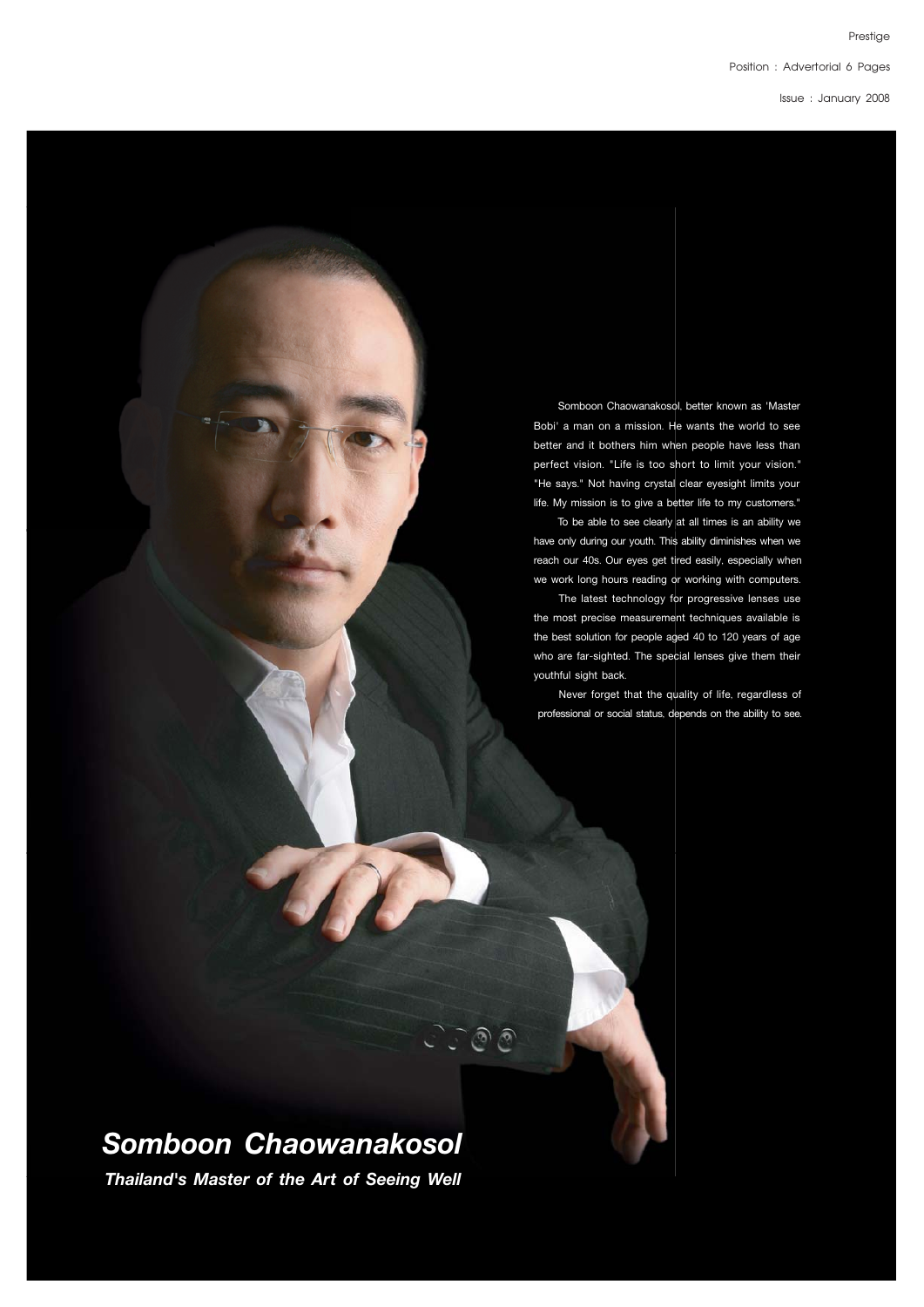Position : Advertorial 6 Pages

lssue : January 2008

Advertorial

#### **How did you become interested in progressive lenses?**

 When I first made progressive lenses for a 60-year -old client, he came back after three weeks and thanked me for giving him his sight back. That got me thinking, If I could make this guy see better, why not the world? After tens of thousands of hours spent studying the progressive lenses, I found myself being regarded as the world expert on progressive lenses.

# **What about the market share of progressive lenses in Thailand?**

 In the past only 50% of the progressive lenses worked. My progressive lenses are 100% effective. Back then, if you sold 10 pairs of lenses a year, you were good; 30 pairs a year, you were the best; but I'm the first in Thailand who have sold 1000 pairs a year, and 100% of them worked.

### **We have heard that wearing progressive lenses gives some people a headache. Is this true?**

 Yes, if they are wearing low grade lenses which are cheaper, plus an incorrect measurement process. This will give anyone a headache!

# **Are progressive lenses from other shops as high quality as yours?**

 Most other shops believe clients won't pay much for the best progressive lenses so they making lenses with lower grade products. Not me, I believe in only the best, my clients are the proof that people are willing to pay for the best products.

# **We have heard that ISOPTIK lenses cost over 100,000 baht and that there is a long wait.**

 Our price range are from 8,000 to 80,000 baht per pair and the total time from examination to receipt the eyeglasses is 45 days. At the end of 45 days we deliver the most precise and most comfortable glasses available in the world.

# **What is your view on clients who are doctors and have a responsibility for the welfare of their patients?**

 The way I see is the well-being of a patient depends almost entirely on the doctor's vision. If a doctor can maintain his vision at the optimum level, he'll be able operate better. Most surgeons retire themselves early because of their vision. Just imagine how wonderful it would be if an experienced surgeon could continue his practice with our hi-end progressive lenses.







**The low grade progressive lenses The hi-end progressive lenses**

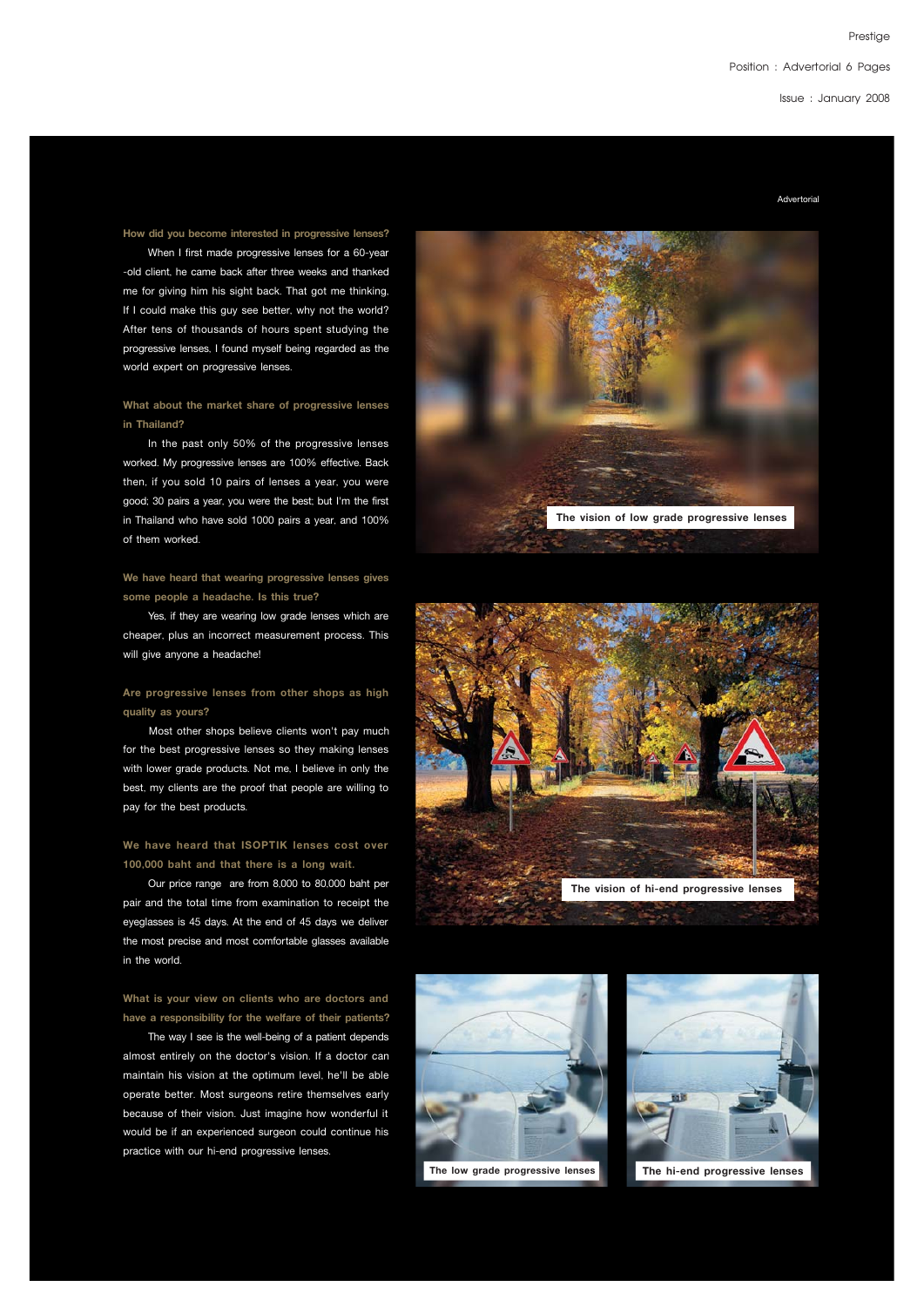lssue : January 2008

**Prestiae** 





**What makes you so confident that your centre makes the best high end lenses in the world?**

For decades we have been in this business; my siblings and I are very happy and successful. We rank number one in sales in the south of Thailand. If you asked about quality, I would say that our lenses are second to none and my siblings are as good at making lenses as I am.

 I'm confident about my products because of what my clients say. Ninety-eight percent of my clients are from the Scandinavian countries: Norway, Sweden, Denmark, and Finland. Word of month from one client to the next and now they all know of ISOPTIK in Thailand. One European client came to me and apologized for looking down on our products because compared to what was available, in their currency, ours were not that expensive. After wearing my lenses his vision changed dramatically. He is no longer wears his European lenses that cost him many times more than ours. That was when I knew I had to go international.

 One Norwegian client loved his progressive glasses I made for him so much that he brought his 85 year-old father who had to carry two pairs of glasses with him one for nearsightedness and the other for farsightedness. The father bought a pair of progressive lens glasses in Europe but they didn't work well enough for him. At my shop I tested him and let him wear some sample lenses. He became excited because he could see very clearly in every direction he looked. He could even walk downstairs without tripping! When I saw his smiling face, I was so proud. With this lens you can see right away what you pay for.

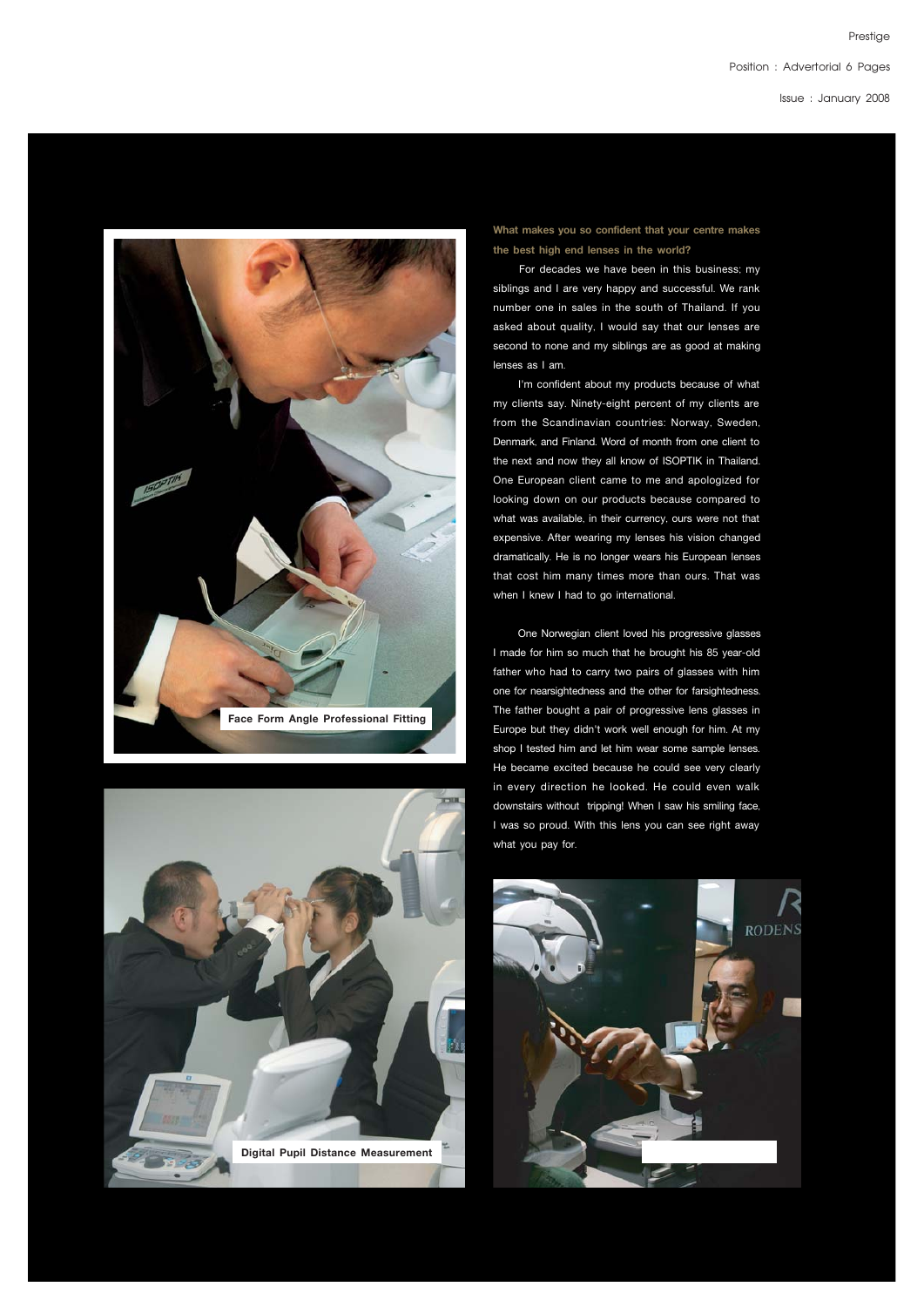# Position : Advertorial 6 Pages

lssue : January 2008

# **You also teach fellow optics shop owners about the techniques of progressive lenses, why?**

I think the demand is too high for me to do it all alone. And I don't see them as my competitors. It is more like an alliance. By studying with me, in a day they can do what I do. I love to teach, it's not about money. I'm just very good at teaching people who used to see a 300 baht pair of eyeglasses how to make eyeglasses that sell for 20,000 baht. I always say, 'If you believe, you can do anything'. When studying with me, all I asked is for people to have an open mind. The next day they will see a miracle. That's my rule, my only rule.

 After teaching in Thailand, Malaysia and Singapore invited me to be their guest lecturer. Next was Shanghai. And now we have www.apcthai.com for broadcasting clinical studies and updates on high-end progressive lenses. The website is now internationally recognized as the most accurate website on progressive lenses and provides approved reports on each model of progressive lenses. There are many grades and types out there, you need to check carefully.

# **Progressive lenses can give you your youthful vision back?**

Yes, because when you reach 40, your vision dramatically changes. Normally at the age of 40, the range 40cm and closer will be unclear and at the age of 50, the range one metre and closer will be unclear. That's why every year there are reports that older people fall and break their hips. That's because their vision is bad. When I hear that my lenses help them to see everything around them and help prevent accidents, I'm so pleased.

#### **What kind of person are you?**

I put my heart and soul into every pair of glasses we make. My attention to detail never diminishes. Everything from ISOPTIK has to be perfect and we kept improving until one day we produced glasses higher than the European standard. I am very straight forward and very proud. I work very hard and am proud to be able to continue my father's legacy in this field. I have faith in humanity; therefore, I'll do whatever necessary to help improve it.

#### **What about your work style?**

I work at what I believe in and I 'm very committed. My staff are the same; they believe in what we do. We all work with our hearts and we are honest. What you get from us is worth every baht that you pay.





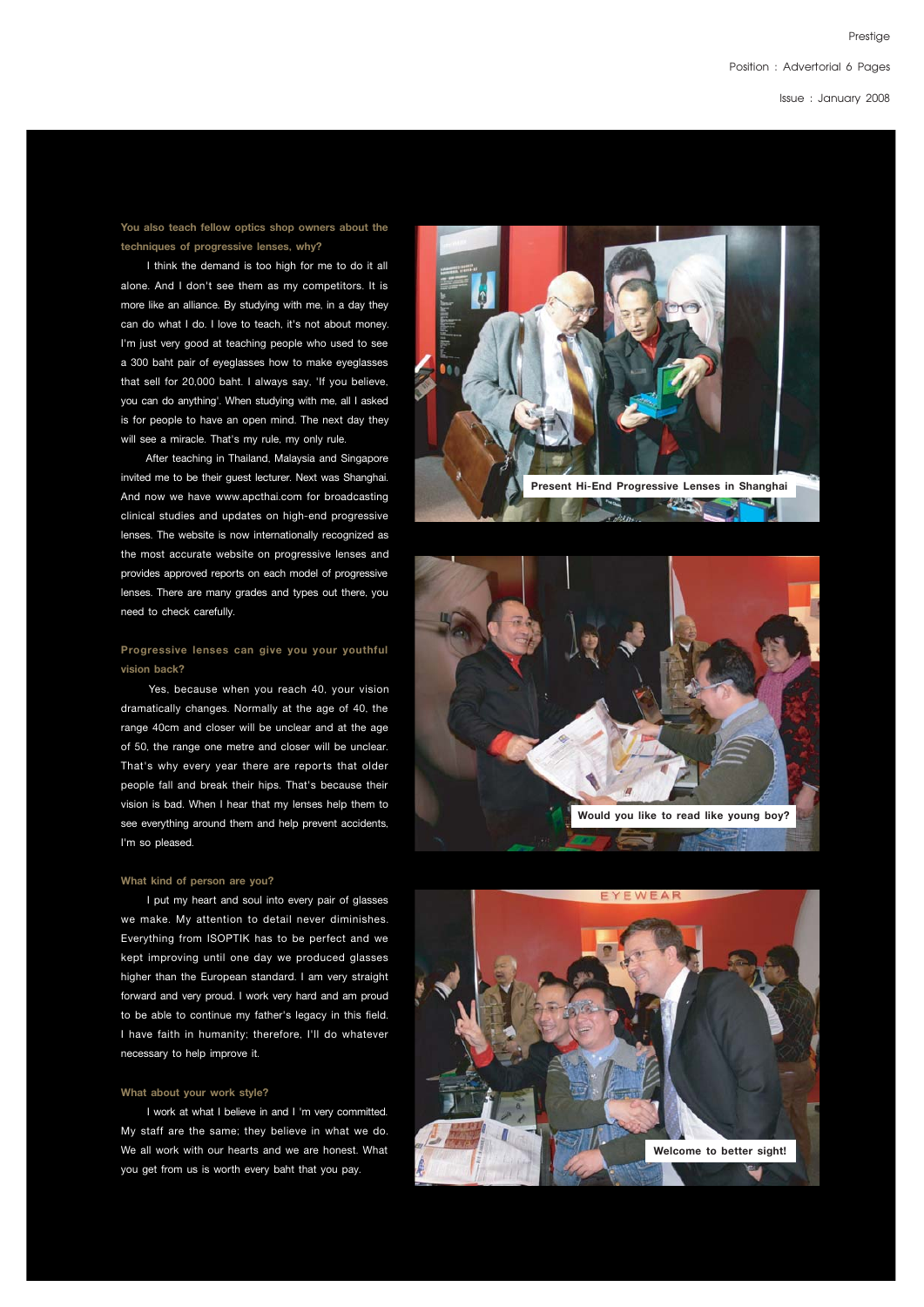**Prestiae** 

lssue : January 2008

#### **Do you have a warranty?**

 We have an unconditional warranty for six months "Full satisfaction guaranteed and a full money refund if not satisfield." In addition we offer a two year quality guarantee, German standard.

#### **How did you fund your operation?**

 For nearly two years I made my living teaching bout progressive lenses: 80,000 baht per day in Thailand and 160,000 baht per day abroad. I invested in ISOPTIK tens of millions of baht of my own money and from the Advance Progressive Addition Lenses Club. Not a dime was borrowed from my family.

#### **What about your belief in God?**

 When I was a child I had a brain disease, and I couldn't cure it for a long time, even after and operation. I couldn't swim or play in the rain. Someone from my school who had the same disease went running in the rain and died. I prayed to God if I recovered I'd serve him. Not long after that the disease went away but I didn't do anything to fulfill l my promise.

 Years later I was in an accident and had broken bones and couldn't walk. So for the second time I prayed to God that if I was cured I'd become his servant. I was healed and kept my promise for five years. Then my father's shop in samui was in financial trouble so I had to help. Since then I haven't gone back to serving God, but I still think about it often.

#### **What have you learned from serving God?**

 During my five years of service to God, most of the texts I studied were in English so that helped a lot with my business today. Most important is the belief I have in God and my faith in humanity. I also believe in the power of positive thinking; anyone can change their destiny overnight when they believe. When I teach abroad, I use preaching techniques. It has a great impact on the audience. I always say ' all you have to do is believe and do what I say. Tomorrow, a miracle will happen in your optic shop.' I'm well-known for helping people take that very important leap in life. If I can change someone's life for the better, for me, that's the best I can do with my life.

#### **How do you feel about giving back?**

 It's one of my life's missions to give back to society by giving them good vision. I'm against random handouts of free glasses to the poor. Giving them lenses that are not made especially for their vision is not helping; it's more like an abuse. The human brain is naturally very intelligent. It will adapt vision to fit with lenses. So with incorrect prescriptions, a person's vision will soon be worse. At ISOPTIK, we only strive to improve vision, not to help it deteriorate.

**These days, no matter how busy he is, Bobi spends his time taking care of his customers at ISOPTIK. If you are a coffee lover, skip your cup of coffee and try the hi-end coffee at ISOPTIK, because it is one of the tastiest in town!**